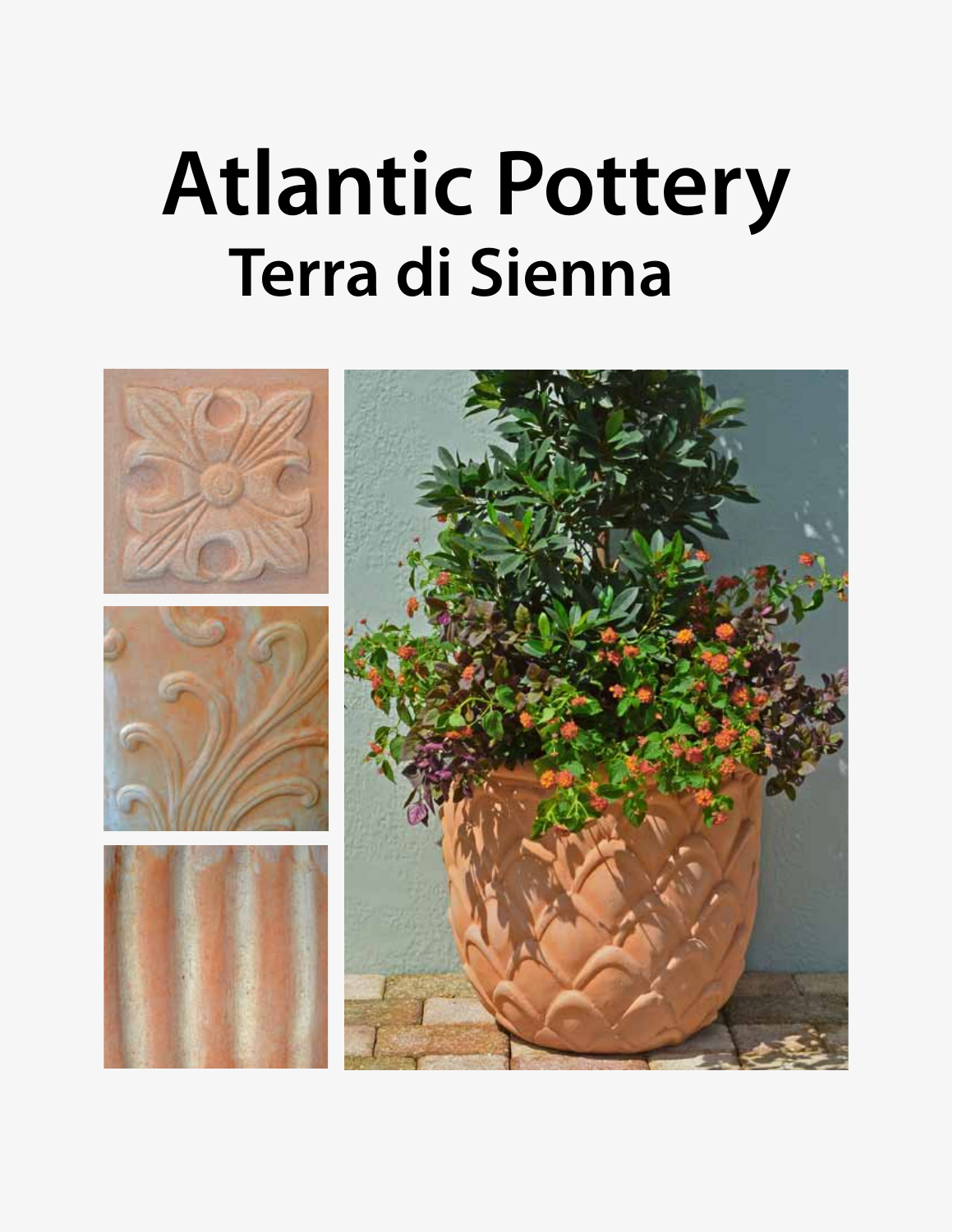Terra di Sienna incorporates the beauty and tradition of terracotta with modern, contemporary design for a perfect mix of past and present.

### **Strawberry Jar**



#### **AP-22 012441 TC**

| <b>Outside</b><br><b>Diameter</b> | <b>Inside</b><br><b>Diameter</b> | <b>Height</b> |
|-----------------------------------|----------------------------------|---------------|
| $16\frac{1}{2}$                   | $7\frac{1}{2}$                   | 15            |

### **Succulent Spiral**



**AP-22 011615 TC**

| <b>Outside</b>  |               |
|-----------------|---------------|
| <b>Diameter</b> | <b>Height</b> |
| 11 x 15         | Զ             |

### **Herb Box**



#### **AP-22 061040 TC**

| Outside                             | <b>Inside</b>                       |               |
|-------------------------------------|-------------------------------------|---------------|
| <b>Diameter</b>                     | <b>Diameter</b>                     | <b>Height</b> |
| $16\frac{1}{2} \times 8\frac{1}{2}$ | $12\frac{1}{2} \times 4\frac{1}{2}$ | 12            |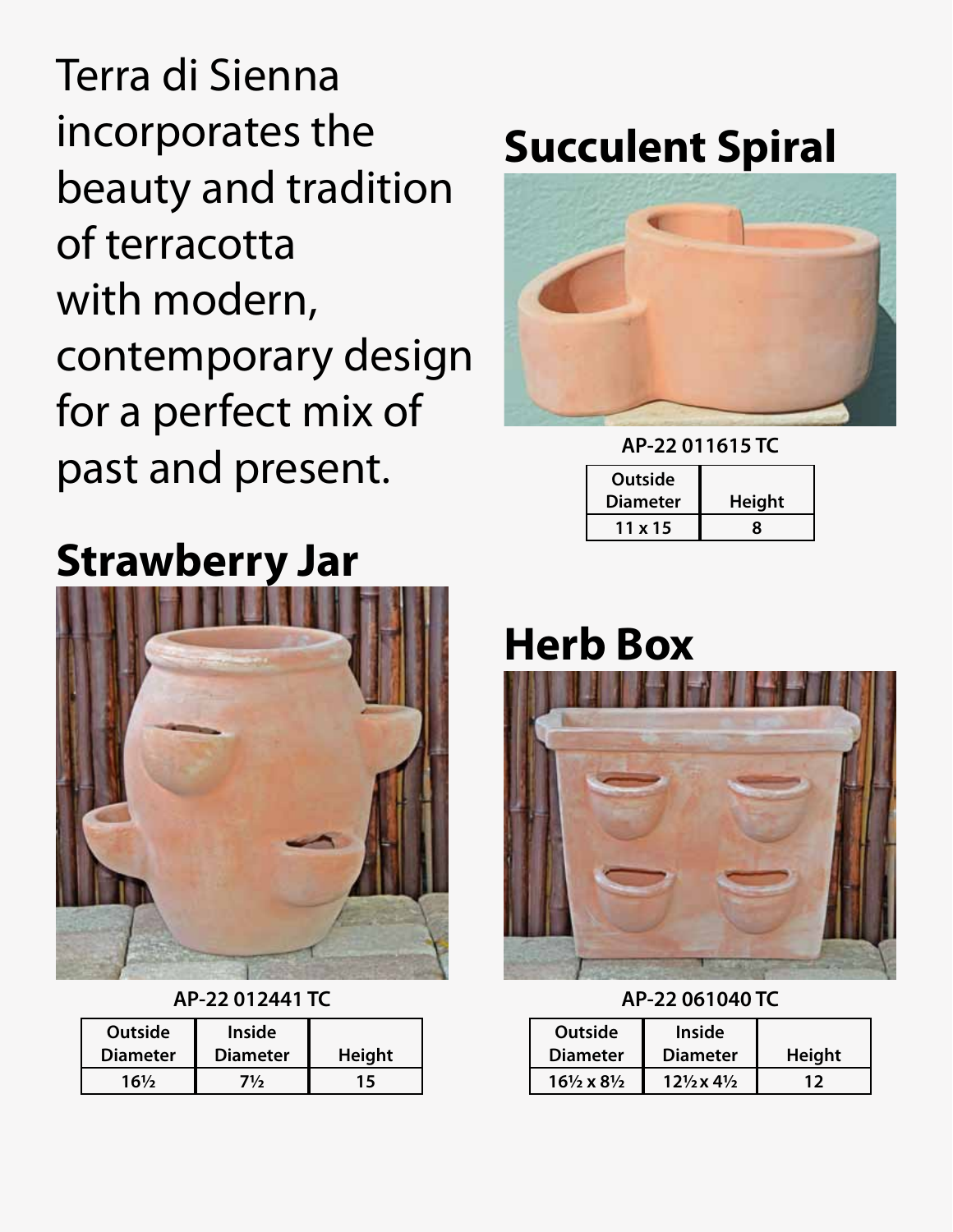# **Linea**



|               | Outside         | Inside                         |                |
|---------------|-----------------|--------------------------------|----------------|
| Set of 3      | <b>Diameter</b> | <b>Diameter</b>                | <b>Height</b>  |
| <b>Small</b>  | $11\frac{1}{2}$ | 10                             | $7\frac{1}{4}$ |
| <b>Medium</b> | $15\frac{3}{4}$ | 13 <sup>3</sup> / <sub>4</sub> | $9\frac{1}{2}$ |
| Large         | 21              | $18\frac{1}{2}$                | 12             |

**AP-22 306250 TC 3**

## **Bimini**



| Set of 3      | <b>Outside</b><br><b>Diameter</b> | <b>Inside</b><br><b>Diameter</b> | <b>Height</b>   |
|---------------|-----------------------------------|----------------------------------|-----------------|
| <b>Small</b>  | $9\frac{1}{4}$                    | $7\frac{1}{4}$                   | $10\frac{1}{4}$ |
| <b>Medium</b> | 12                                | $9^{3}/_{4}$                     | $13\frac{1}{4}$ |
| Large         | $15\frac{1}{2}$                   | 13                               | $17\frac{1}{4}$ |

**AP-22 370140 TC 3**

# **Wedge**



|               | Outside                        | Inside          |                 |
|---------------|--------------------------------|-----------------|-----------------|
| Set of 3      | <b>Diameter</b>                | <b>Diameter</b> | <b>Height</b>   |
| <b>Small</b>  | $6\frac{3}{4}$                 |                 | $11\frac{1}{2}$ |
| <b>Medium</b> | 10 <sup>3</sup> / <sub>4</sub> | $8\frac{3}{4}$  | 17              |
| Large         | 15                             | $12\frac{1}{2}$ | $23\frac{1}{4}$ |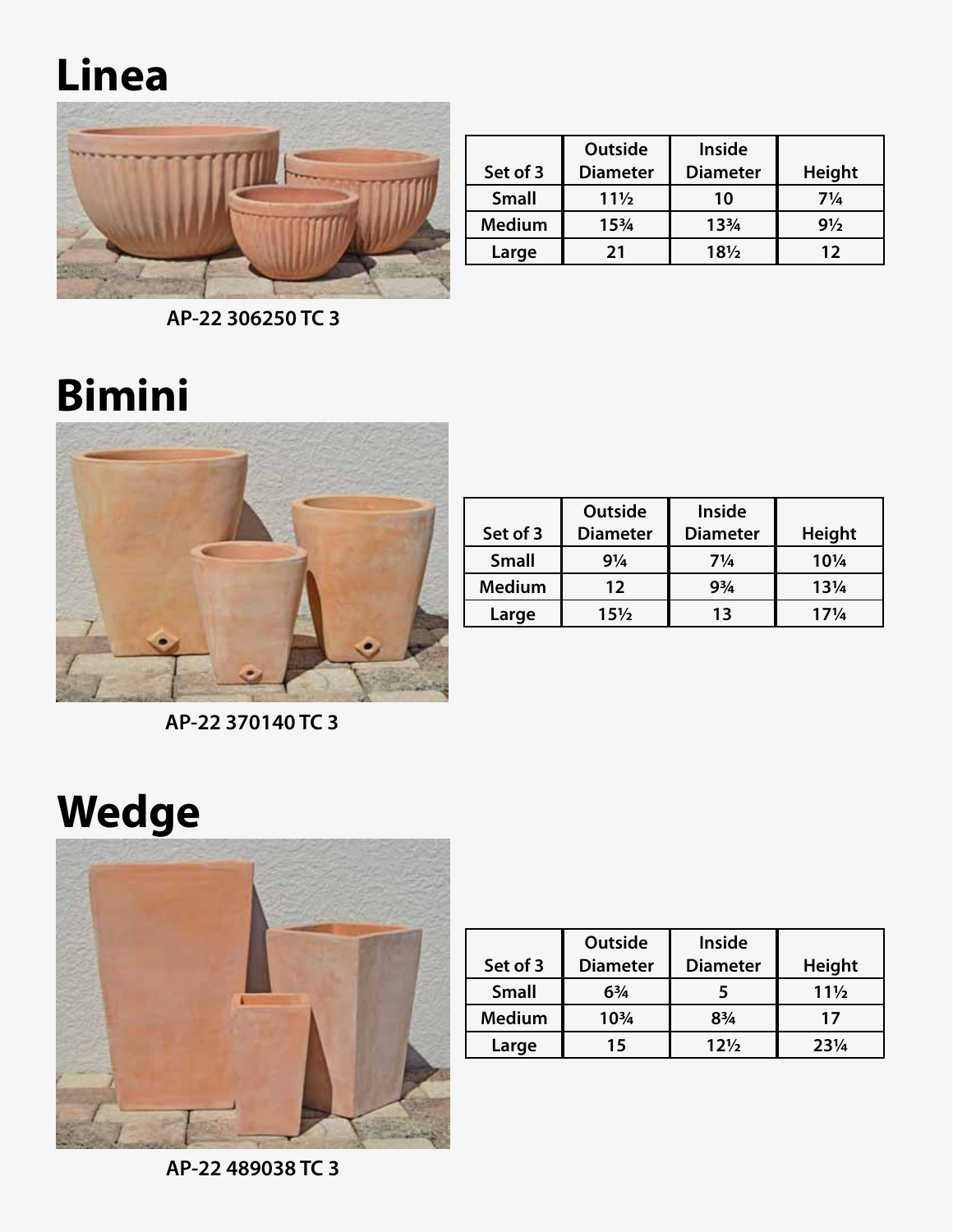### **Casablanca Cube**



**AP-22 479240 TC 3**

|               | Outside                            | <b>Inside</b>                        |                 |
|---------------|------------------------------------|--------------------------------------|-----------------|
| Set of 3      | <b>Diameter</b>                    | <b>Diameter</b>                      | <b>Height</b>   |
| <b>Small</b>  | $8\frac{1}{2} \times 8\frac{1}{2}$ | $6\frac{1}{2} \times 6\frac{1}{2}$   | $8\frac{3}{4}$  |
| <b>Medium</b> | $13 \times 13$                     | $10\frac{1}{2}x 10\frac{1}{2}$       | $13\frac{1}{4}$ |
| Large         | $18 \times 18$                     | $15\frac{1}{2} \times 15\frac{1}{2}$ | $18\frac{1}{2}$ |

### **Casablanca Planter Box**



#### **AP-22 479455 TC 2**

| Set of 2     | <b>Outside</b><br><b>Diameter</b> | <b>Inside</b><br><b>Diameter</b>    | <b>Height</b>  |
|--------------|-----------------------------------|-------------------------------------|----------------|
| <b>Small</b> | $17 \times 9\frac{1}{2}$          | $14\frac{3}{4} \times 7\frac{1}{4}$ | $9\frac{1}{4}$ |
| Large        | $23 \times 13\frac{1}{2}$         | $20\frac{1}{2}x$ 11                 | 13             |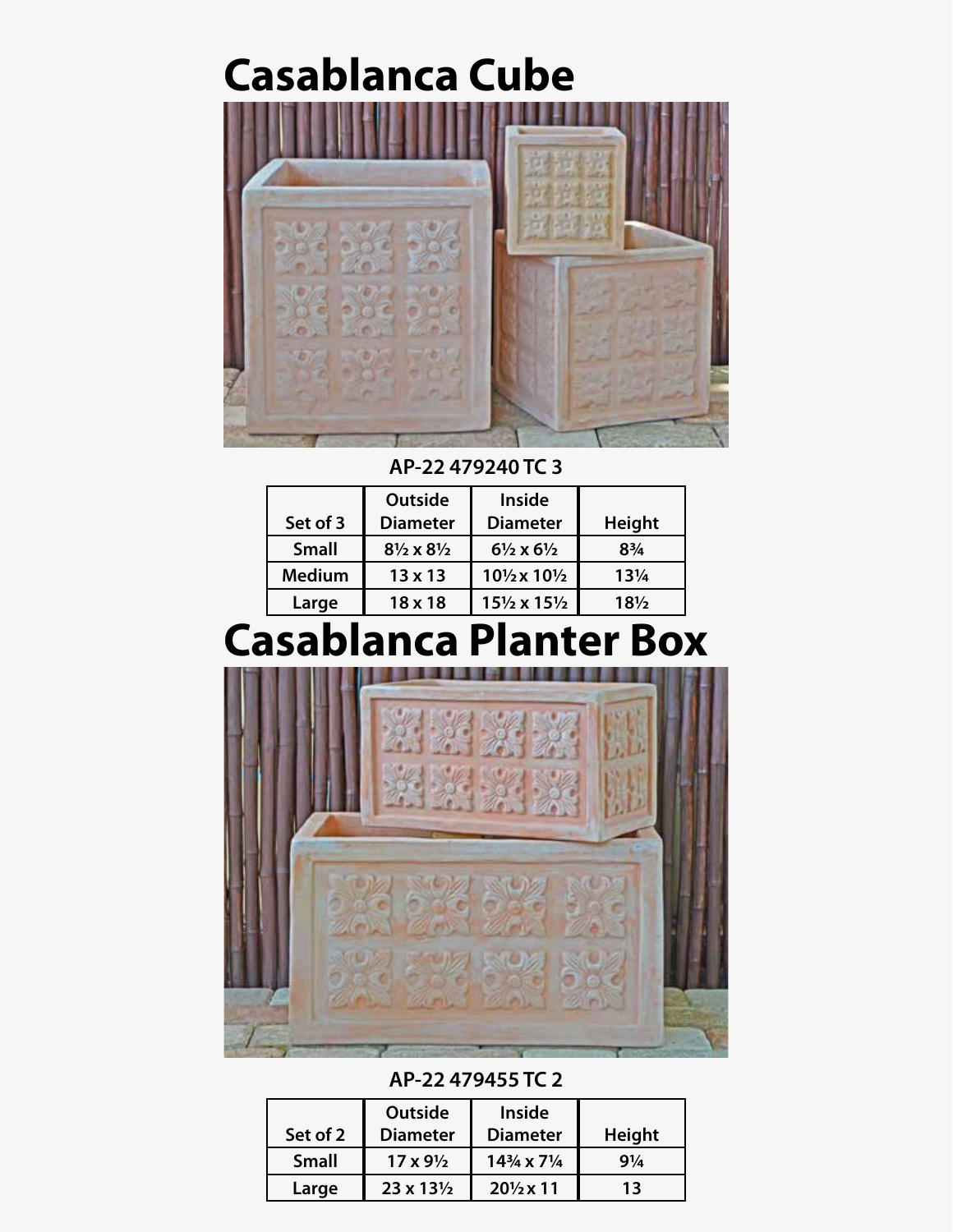# **Casablanca Tall Square**



AP-22 479343 TC 2

| Set of 2     | <b>Outside</b><br><b>Diameter</b> | <b>Inside</b><br><b>Diameter</b>     | <b>Height</b> |
|--------------|-----------------------------------|--------------------------------------|---------------|
| <b>Small</b> | $13 \times 13$                    | $10\frac{1}{2} \times 10\frac{1}{2}$ | 20            |
| Large        | $18 \times 18$                    | $15\frac{1}{2} \times 15\frac{1}{2}$ | 28            |

# **Romy Round**



#### **AP-22 373658 TC 2**

|              | Outside         | <b>Inside</b>   |               |
|--------------|-----------------|-----------------|---------------|
| Set of 2     | <b>Diameter</b> | <b>Diameter</b> | <b>Height</b> |
| <b>Small</b> | 15              | $12\frac{1}{2}$ | 15            |
| Large        | フフ              | 19              | フフ            |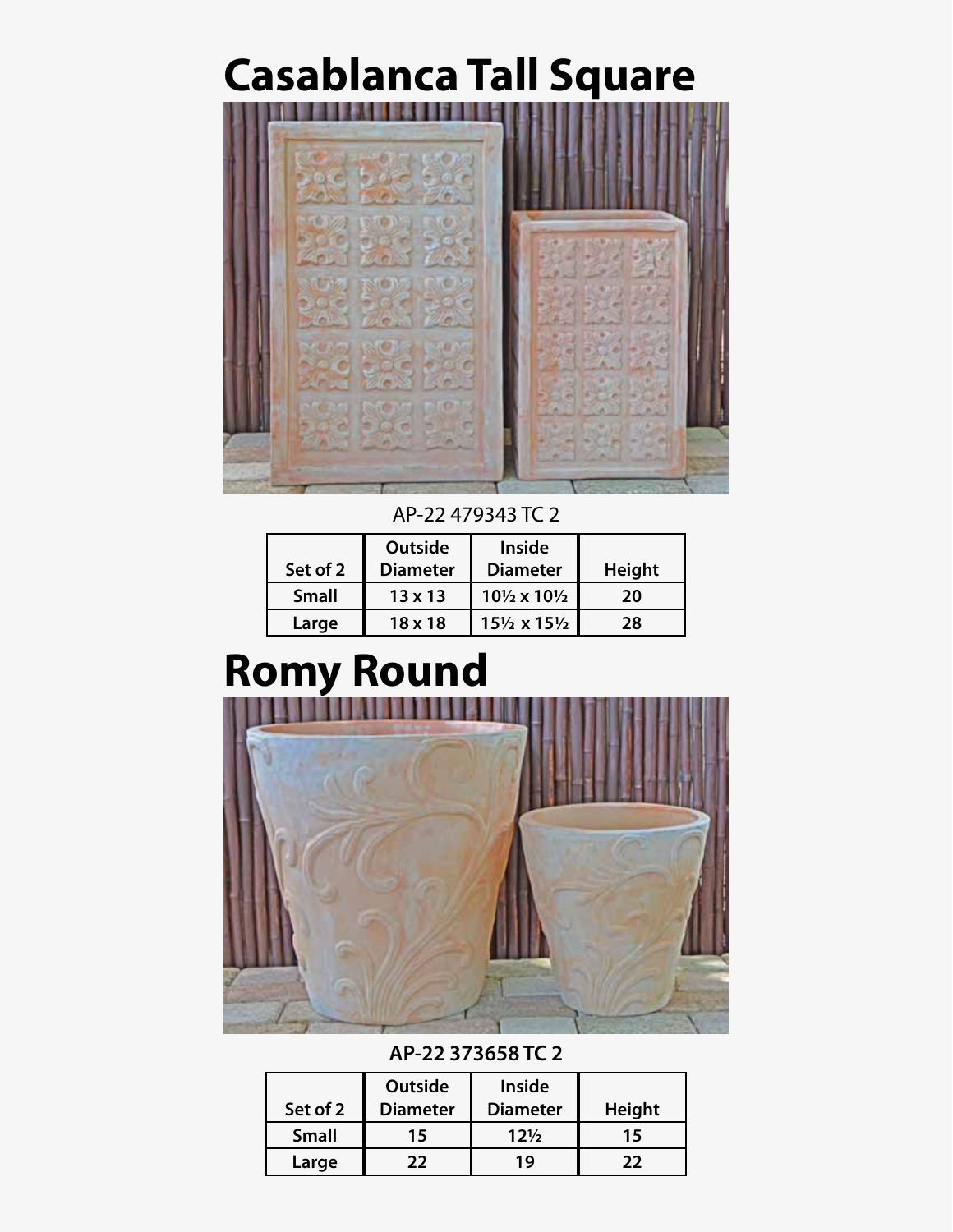

**AP-22 394060 TC 3**

| Set of 3      | Outside<br><b>Diameter</b> | <b>Inside</b><br><b>Diameter</b> | <b>Height</b>   |
|---------------|----------------------------|----------------------------------|-----------------|
| <b>Small</b>  | $15\frac{1}{2}$            | $13\frac{1}{4}$                  | 13              |
| <b>Medium</b> | 19                         | $16\frac{3}{4}$                  | $16\frac{1}{2}$ |
| Large         | 24                         | $21\frac{1}{2}$                  | 20              |

# **Artichoke**



#### **AP-22 317658 TC 3**

|               | Outside         | Inside          |               |
|---------------|-----------------|-----------------|---------------|
| Set of 3      | <b>Diameter</b> | <b>Diameter</b> | <b>Height</b> |
| <b>Small</b>  | 12              | $9\frac{1}{2}$  | 11            |
| <b>Medium</b> | $16\frac{1}{2}$ | $13\frac{3}{4}$ | 15            |
| Large         | $22\frac{1}{2}$ | 19              | 19¾           |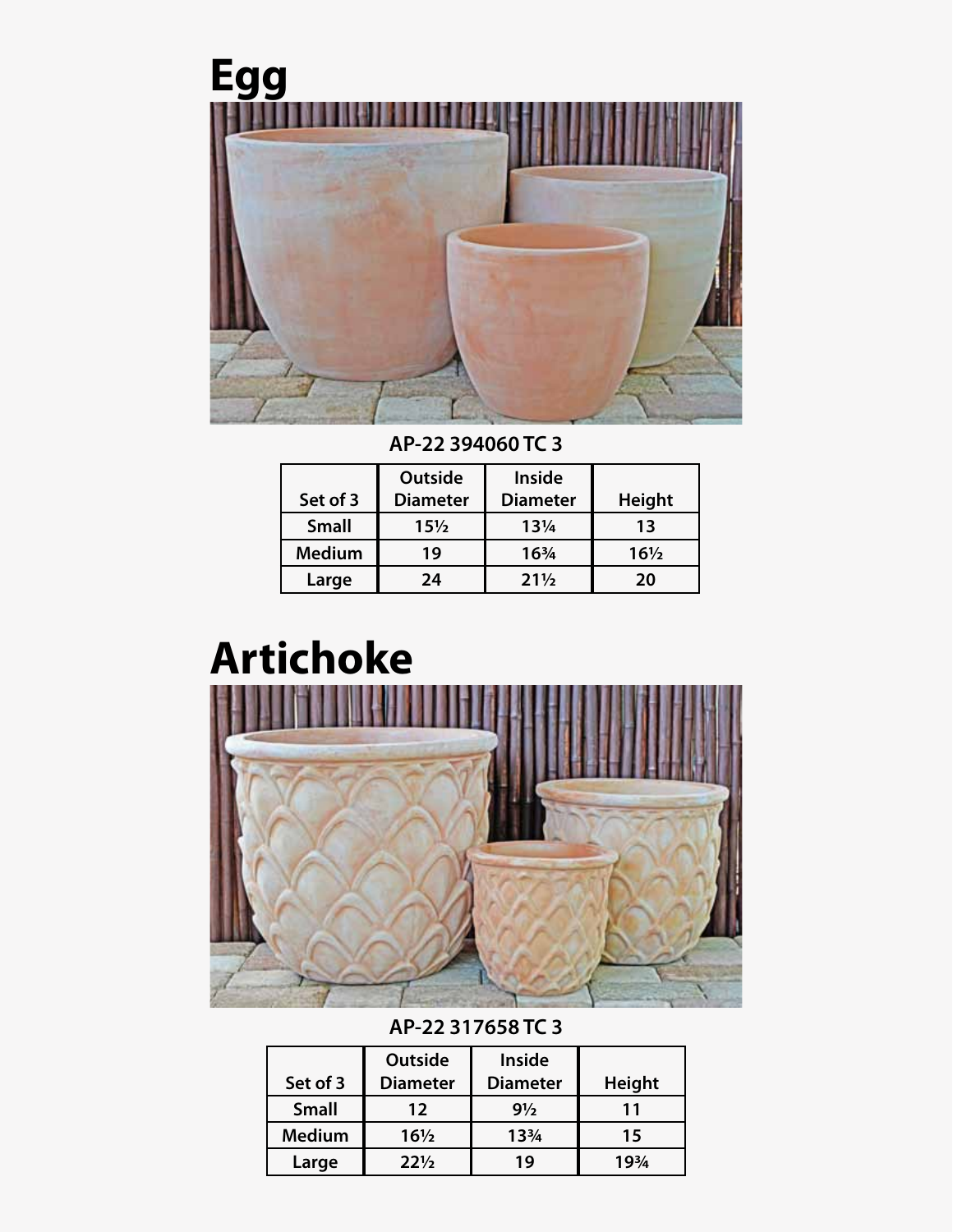### **Tuscan**



**AP-22 327070 TC 3**

|               | Outside         | <b>Inside</b>   |                 |
|---------------|-----------------|-----------------|-----------------|
| Set of 3      | <b>Diameter</b> | <b>Diameter</b> | <b>Height</b>   |
| <b>Small</b>  | $14\frac{1}{2}$ | $11\frac{1}{2}$ | 11              |
| <b>Medium</b> | 20              | 16              | $14\frac{1}{2}$ |
| Large         | 26              | 21              | $20\frac{1}{2}$ |



#### **AP-22 328072 TC 3**

|               | <b>Outside</b>  | <b>Inside</b>   |                 |
|---------------|-----------------|-----------------|-----------------|
| Set of 3      | <b>Diameter</b> | <b>Diameter</b> | <b>Height</b>   |
| <b>Small</b>  | 15              | $11\frac{1}{2}$ | $15\frac{1}{4}$ |
| <b>Medium</b> | $21\frac{1}{2}$ | $16\frac{3}{4}$ | 20              |
| Large         | $28\frac{1}{2}$ | $23\frac{1}{4}$ | 281/4           |